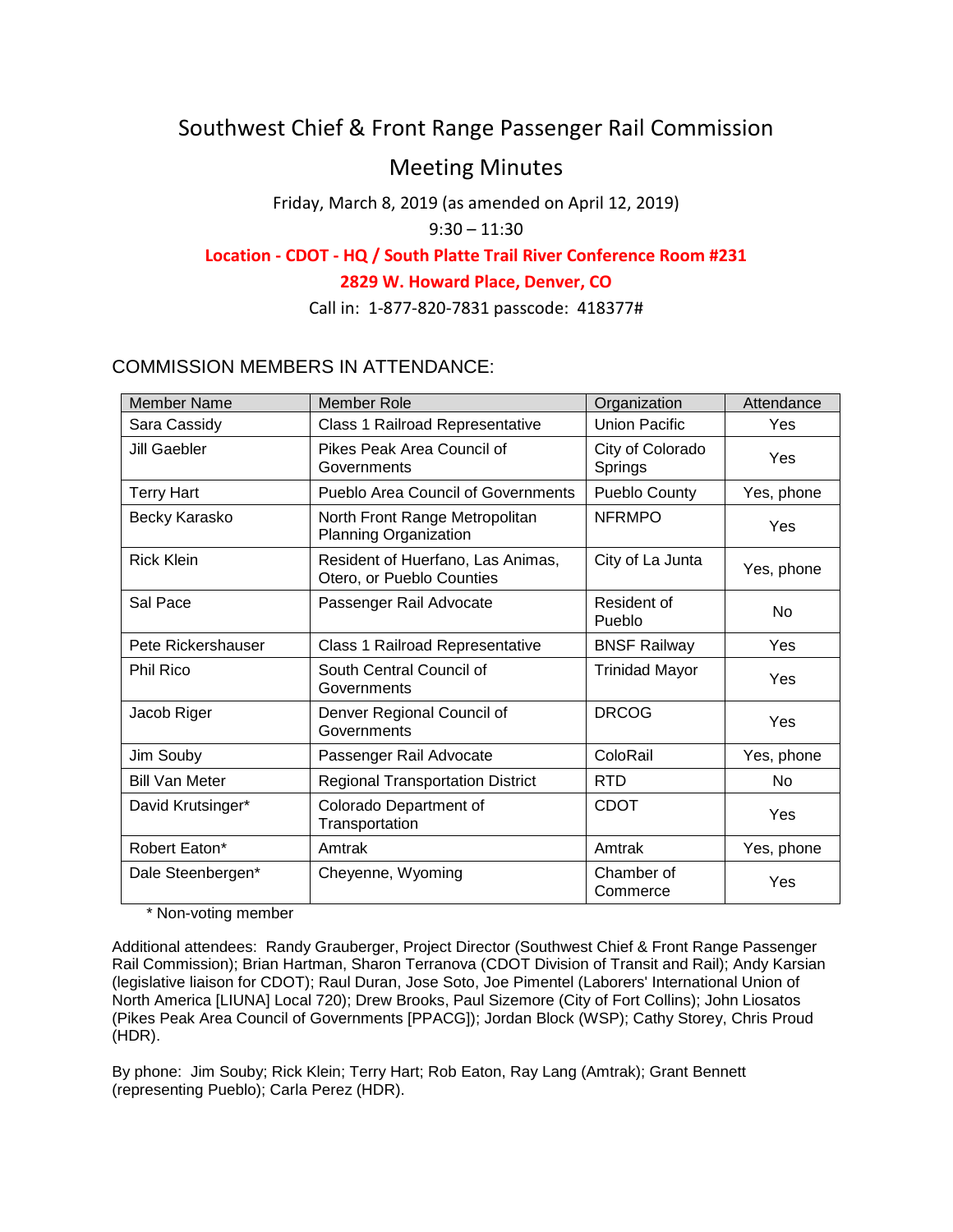#### **A. Call to Order and Introductions - Jill Gaebler**

Meeting was called to order at 9:36 and those in the room and on the phone introduced themselves.

#### **B. Review/approval of February 11 Meeting Summary – Jill Gaebler**

The Commission discussed the desired format for meeting notes and whether they should be called "notes" or "minutes". Consensus was that the meeting is public, and the Commission receives tax revenue, so a detailed summary or minutes are appropriate, not a transcription. Randy Grauberger will look into how other state Commissions label the meeting minutes.

## **C. Public Comment Period – Public**

Phil Rico showed the group a poster for Trinidad's upcoming Southwest Chief Bicycle and Comedy Festival - the purpose is to promote both Trinidad and the Southwest Chief to increase ridership. Phil stated that the City just closed on a large property that will add ridership.

## **D. Legislative Update**

a. Staff Update of Current Legislation - Andy Karsian noted that he hasn't been involved with this Commission until now, and looks forward to working with the Commission. Update on crew member bill HB 19-1034: An amendment was added to restrict the bill to freight trains only, not passenger rail, and it passed both houses. Veto letter was sent to governor; not known if he will sign it.

b. HB 19-1034 (from 2/11 mtg.) - Pete Rickershauser discussed the bill and the fact that the bill was introduced without discussing with the Commission. HB 19-1034 now requires 2 members on a freight train while train is moving. Freight railroads are against the bill. Sara Cassidy noted that people are the most precious cargo carried by train. Current practice is to have 2 crew members in the cab; these are complex work agreements and having one state impose requirements would be a concern. Sara stated railroads' highest priority is safety. The Class I railroads want flexibility to continue to operate as they do now. The State should stay out issues typically handled through collective bargaining agreements.

c. Proposed legislation for Colo. Rail Innovation Authority (from 2/11 mtg.) – Pete discussed the proposal by Bob Briggs and Rocky Mountain Rail to create a regional authority for rail service in eastern Colorado and Tennessee Pass. Randy indicated he believed that the legislation was not introduced; Andy Karsian confirmed it had not. The Commission agreed that this group should be invited to meet with the Commission, understand the Commission's role, and describe their proposal. Randy will extend the invitation. Andy will try to speak with State Senator Pete Lee, who may have been the intended sponsor of the proposed legislation.

#### **E. Southwest Chief and Amtrak Update**

a. TIGER and CRISI Grant Status reports – David Krutsinger reported BNSF has provided requisite mapping needed for the environmental teams to get going on work related to TIGER 9 and CRISI grant applications. Meetings for the 2 separate projects are scheduled in next few weeks. Goal is to complete environmental assessment and agreement with FRA this summer so prepared for construction. Jim Souby asked if these 2 projects will qualify for Categorical Exclusions? David said they will. Pete noted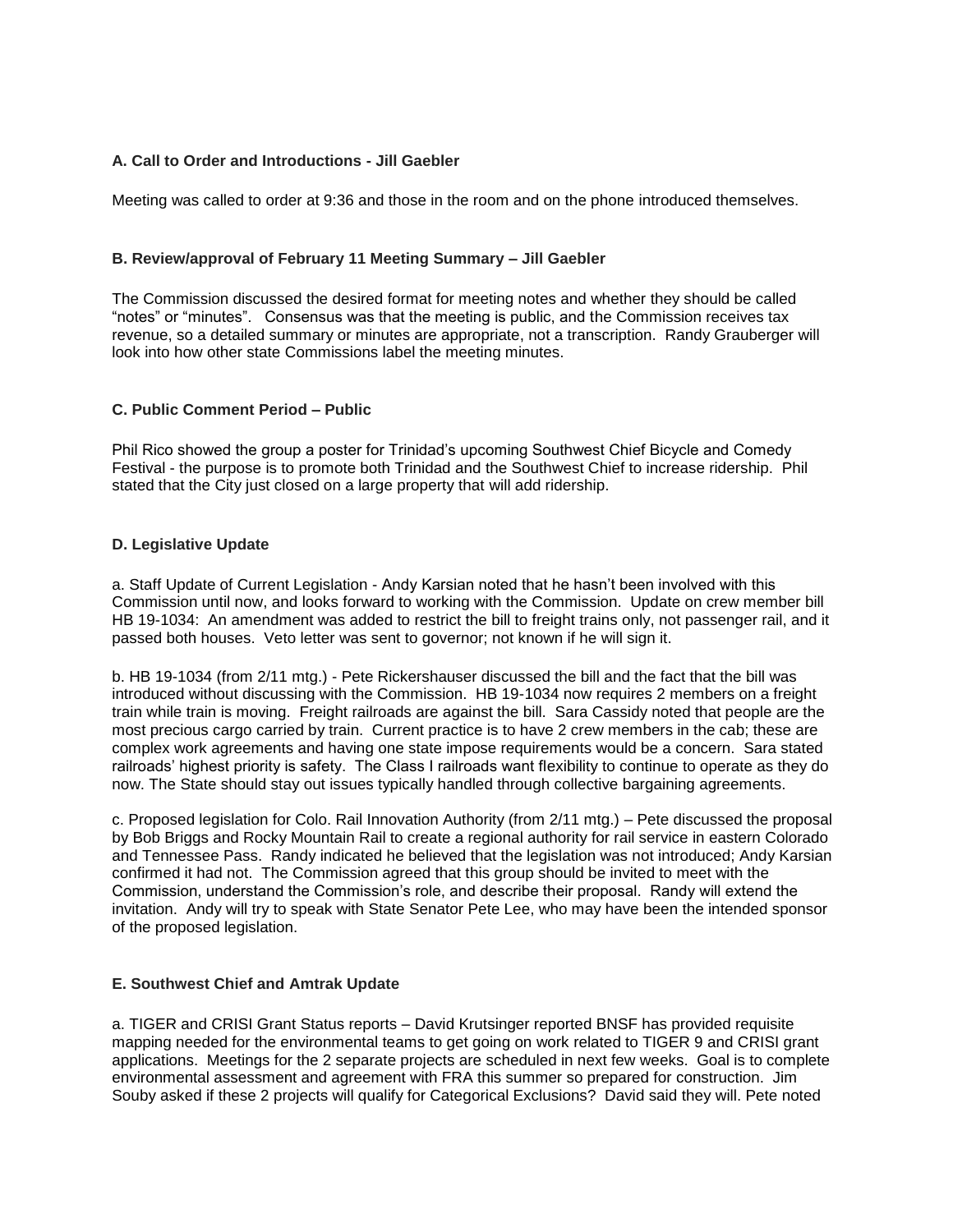that since the federal TIGER 9 portion came back less than requested, we have to shrink the scope to fit available funds. We understand that CO and NM are discussing. BNSF has also discussed BUILD grant coming out later this year. BNSF is proposing "TIGER 10" to finish relay work and advance electrical work in NM, but can't finalize until scope of TIGER 9 is known. Pete noted that if we proceed with a TIGER 10 application, we need to consider a sponsor. The City of La Junta has sponsored in the past. Rick Klein has been talking about this topic with NM and Kansas, and Rick will continue trying to find a local community. Jim asked if the Commission were to be the sponsor, would we retain rural classification for the grant? David stated that the notice will come out mid-April and will be due mid-June. NM still has a legal challenge on matching funds used for non-public property.

The group noted with heavy hearts the death of Joe Boardman, former Amtrak CEO of Amtrak, and will send Amtrak a letter

b. La Junta – Pueblo Through Car discussion. To open the discussion, Randy noted that this Commission has done a lot of work on the possibility of a through car, but has recently been on the back burner. Given the recent federal funding for the SW Chief, do Amtrak, BNSF, and the Commission think it would be appropriate to reengage this discussion? Rob: yes. Ray Lang noted that when the Commission was first created, the mission was to save the Southwest Chief and to reroute it to Pueblo. It was determined to be cost prohibitive to reroute through Pueblo, so one way to get service to Pueblo would be to run through cars from La Junta. On westbound trains, the through car would be uncoupled from the Southwest Chief at La Junta and run to Pueblo. In the eastbound direction, the car from Pueblo would be run to La Junta and coupled to the east bound Southwest Chief. The cars are called "through cars" because passengers do not have to change trains, their car would go all the way through. This system requires significantly less capital so Amtrak we looked at that as interim solution. However, the Commission ran into a brick wall when it was learned that PTC would be required on the through-car route. A call with FRA confirmed that PTC would be required between La Junta and Pueblo. Ray stated his opinion that a Pueblo reroute, though very expensive, would be ideal. A through car would build momentum, but better to find capital to reroute. Ray cautioned the Commission on the \$50 million appropriation, noting that it is earmarked for the sole use territory between Trinidad and Lamy, or it can be used to match federal grants. Amtrak has released \$3 million for TIGER 9 grants, and \$4.1 million for tie work in Raton subdivision. Amtrak will be talking to CO and NM about the best way to use the funds in the sole use territory. Pete noted that an Amtrak route from La Junta to Pueblo to Trinidad would require adding capacity because the BNSF network between Amarillo and Pueblo has 2 single track lines in parallel operated directionally, southbound via La Junta, northbound via Trinidad, requiring capacity for an Amtrak train running against the directional flow to meet and pass freight trains operating in the opposite direction and maintain its schedule. Terry Hart thanked Ray for the historical briefing and would very much like to keep this topic on the agenda to discuss the practical and financial challenges. Keeping it on the agenda allows us to put together a list of what we need to do, and Terry urged the Commission to continue this conversation. Jim asked about the measure Pueblo voters passed to provide significant funding. Terry confirmed that the money was authorized by Pueblo's citizens to try to get the Southwest Chief to Pueblo. It may be that the Pueblo money can attract other funding, possibly federal grants. Rob noted that equipment constraints would be a problem now, but Rob Eaton noted there should be equipment coming available in about 2 years. The Commission agreed to keep this on the agenda.

#### **F. Communication Plan Sub-committee**

a. Purpose of Committee: to keep communication at the top of our list to prepare for a future election.

b. Membership of Sub-committee: Bill Van Meter was not able to attend but volunteered for this Subcommittee. Jim, Jill, and Pete also volunteered. Following the meeting, Phil and Sal Pace also volunteered to be on this sub-committee.

c. Logo/Letterhead - Randy handed out examples of concepts for a Commission logo and asked for comments from the Commissioners. Jill agreed that although we have used CDOT's logo, on press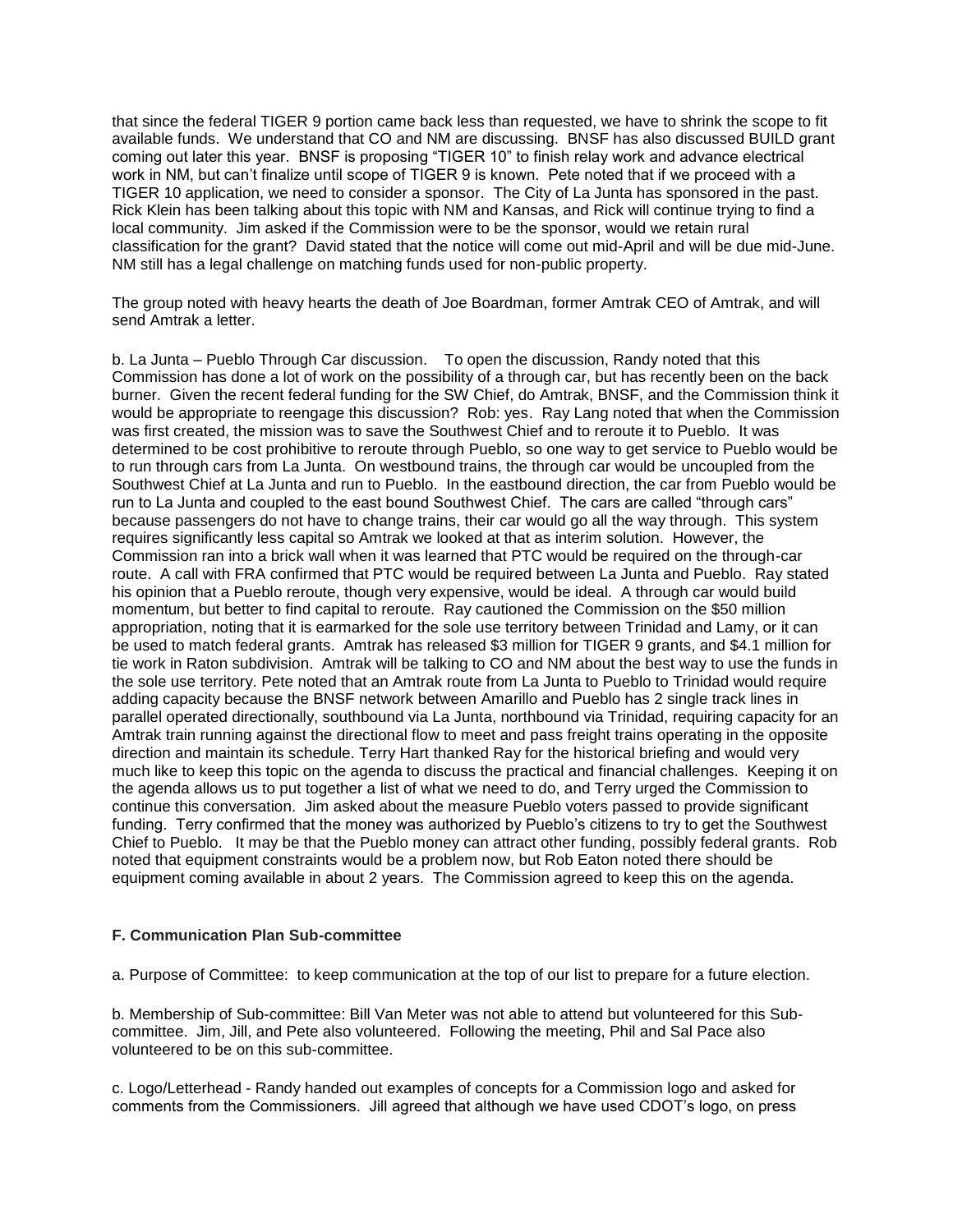release as an example, we want our own. The Commissioners attending by phone could not see the examples and it was agreed not to finalize any decision today. Those present stated a preference for the mountain background of #1, the train of #2, and the simplicity of #3. The mountains could be revised to look more like the Front Range. Randy will send to all, get comments next week, and have the concepts revised.

d. Web Site – This could be a more powerful tool. Subcommittee to update content and suggest improvements. CDOT has webmaster and the Commission would provide content. CDOT will have to work with its IT group and determine exactly how that will work. This topic is a high priority and will remain on future agendas.

e. One-page "Commission Overview" document - Jim provided a one-page document used by ColoRail and the subcommittee will use this as a starting point.

f. Additional press release timing – in addition to one that went out 2 weeks ago about Randy's hiring, CDOT's Public Information office suggests a series of press releases to maintain the Commission's momentum. Randy has received a request for an interview with a Greeley radio station. Randy has a 2 page list of speaking points. Additional press releases could be around: the website being updated, the RFP is released, and other milestones. The Commission agreed that multiple press releases (with new logo) would be desirable. Jill noted that it is our job to make other agencies and the public aware of our mission and why it's important.

g. Future: Passenger Rail Day; Name Our Train – Randy noted that although Amtrak's national Passenger Rail Day has been eliminated due to funding, the Commission could possibly create such a day in Colorado. Other possible ideas would be to start working with schools to get out our message, and maybe hold an event or a "Name the Train" contest to build momentum. Randy asked the Commission to keep thinking of ideas to increase the Commission's visibility.

#### **G. RFP Status**

Randy met with Sharon Terranova and Brian Hartman about two weeks ago to mark up latest version. Shoshana Lew, CDOT Executive Director, was copied. Randy and David then met with Shoshana, who stated that she would like to have this RFP cover not only a service development plan (SDP), but a Tier I EIS as well. This makes it harder to issue the RFP in March. Randy found that Oklahoma and Arizona had recently done combined SDP and EIS documents. Randy now has created a draft Tier 1 EIS scope of work and needs review by people who know EISs. Shoshana said she wanted to see CDOT be involved in the preparation of both documents: a blended team, including consultants. Randy asked if the Commission wants to move forward on combining the two documents. It will slow down the process in the short term and we need a conversation to see which elements of the EIS could be performed by CDOT Environmental staff and what would we need consultant to do. Jim noted that including a Tier I EIS might not allow us to be prepared for a ballot measure referred by the 2020 legislature. Jacob Riger agreed but said that it appears we will not now be able to meet that timeline. Becky asked about the costs. Randy noted using a blended team would offset some costs but we only have \$1.5 million which is not enough for a SDP and Tier I EIS. Randy has a call in to Arizona to ask about their costs, and said that the CDOT Director indicated that she thought she could find more money, and in-kind staff support. Randy will send a link to the Arizona combined document to the Commissioners. Randy and David will also be talking to FRA in the near future and will also ask FRA if Arizona would be a good model document to follow. Phil Rico expressed concerns about not making the 2020 timeline. Since the earliest the Commission now can get a consultant online is June, we can't complete the study in 2019 and then build up momentum for the 2020 ballot as previously planned. Randy noted that the CDOT Director and the Governor are discussing their plans for the 2020 ballot and we need to coordinate with them. The Commission might not want a Front Range Passenger Rail question on the ballot at the same time as another transportation question. Phil is concerned that we could lose Amtrak participation.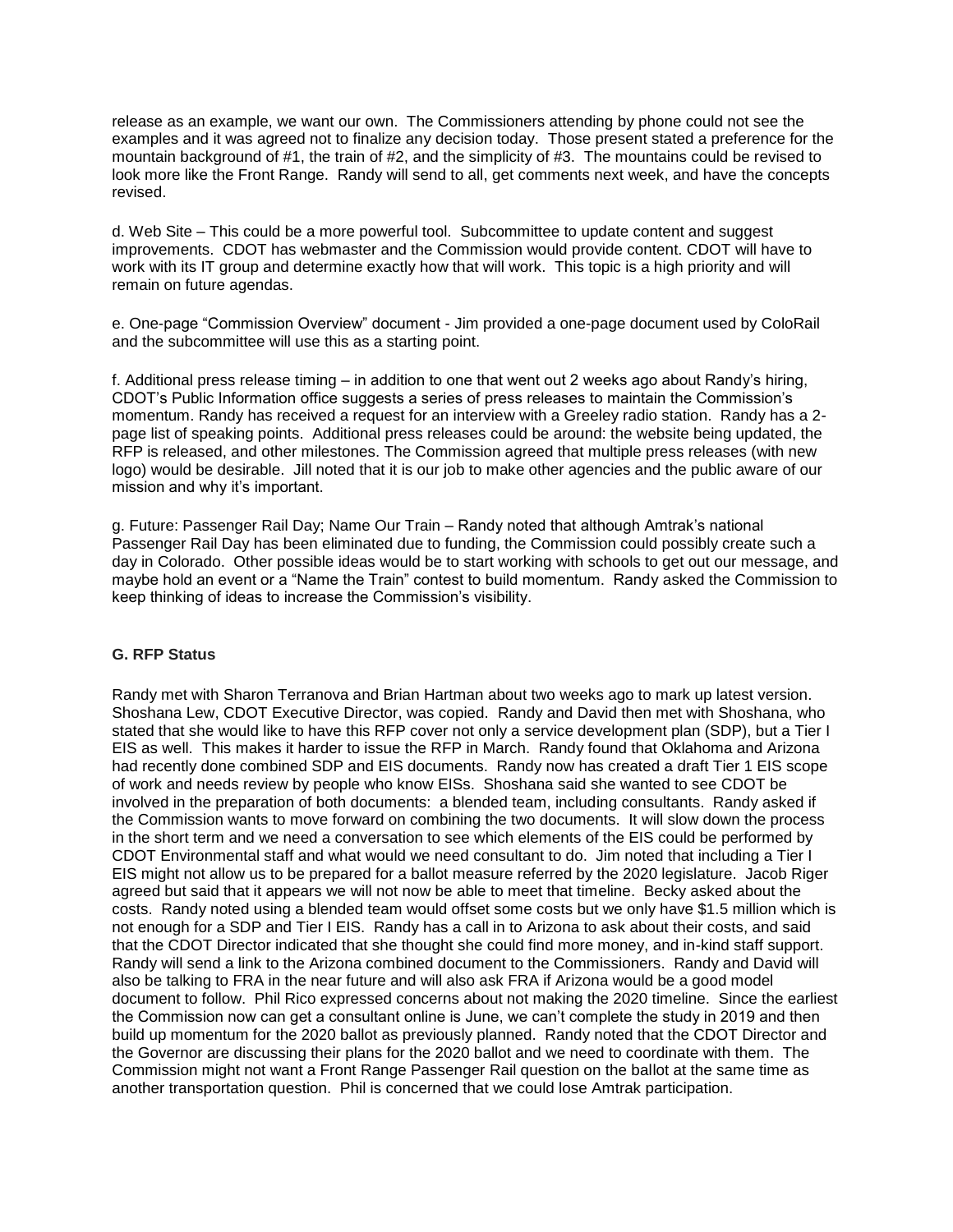John Liosatos of PPACG noted that a Tier 1 EIS has to have lines on a map, which changes the conversation from just the concept to the location of the line. Jacob agreed. We have not so far put lines on a map and the SDP was meant to start answering questions such as what is the problem we are trying to solve? Would the line go through Denver? What technology would be used? It seems the SDP would be needed first in order to determine what you are analyzing in the EIS. John noted that one benefit of doing the two documents together would be that you have a Record of Decision and signoff from the federal agencies, and you have the federal agencies involved throughout the process. Randy noted that FRA definitely wants to be a partner early on in the process. Maybe the Commission could do a task order for the SDP first, and then once that has enough substance to it, you could start the EIS. John noted that if the Commission presents first the concept of Front Range Passenger Rail, everyone is likely to agree. Once specific locations are presented, the Commission is likely to get pushback. Jim noted that we originally weren't planning a full scale SDP, just a design corridor sufficient for the ballot question, which if passed would provide much more money for further studies, including an EIS – the intent was to stay simple and get the 2020 ballot measure passed.

Jacob noted that the existing RFP subcommittee can look at this (Becky, Jacob, Jim, Pete and Bill). Randy will send the latest version of the documents to the Commissioners – they are draft, and not for further circulation. Jacob said that we are in a different place than in 2017, and let's work together to find best path forward, since we have more support now.

## **H. Commission / CDOT – Roles / Authority discussion**

a. Update Commission's Draft Charter – Randy noted some confusion on the roles and authorities of CDOT and the Commission, and recommended that the Commission look at its Charter approved in late 2017 to be sure roles and authorities of the Commission are clarified. Jill agreed that the Charter is the right place to make sure these roles are defined. Jacob noted that CDOT has done so much for the Commission, and the Commission is grateful for that. The setup is similar to the HPTE – the Commission is separate but related to CDOT. The Commission agreed to review, revise, and get signatures on the Charter. Randy will put this on the agenda for April and asked the group to review the current charter so we can discuss next month. Jim noted he would be happy to continue working on the Charter and appreciates Terry Hart's help. Provide comments on the Charter to Jim.

#### **I. Project Director's 30/60/90 Day Plan**

Randy previously distributed his 30/60/90-day plan to Commissioners for review and comment. Randy started February 19, 2019. He has already met with Pete and Jacob and wants to head north to meet with Becky and Dale Steenbergen, then south to meet Jill, Phil, Rick, Sal Pace and Terry. Randy wants to spend about half a day with each Commissioner. Rick noted that he would be glad to travel to Trinidad to meet with Randy along with Phil.

#### **J. Pending studies of interest to Commission**

Jacob noted that some ongoing Planning and Environmental Linkage (PEL) studies could impact what The Commission is trying to do. Sharon Terranova described the South 1-25 PEL study, which is a precursor to NEPA. The study is considering rail as transit mobility hubs are built. The Central I-25 PEL is also underway, which gets into area of Burnham Yard and potential for Front Range Passenger Rail. Sharon stated that CDOT is involved in these studies to be sure that rail is considered. Jacob mentioned that the I-25 Central PEL – Broadway to  $20<sup>th</sup>$  – is now analyzing stage 2 alternatives and the Commission needs to ensure that future opportunities for passenger rail or other types of transit are not precluded. Other PELS are going on and DRCOG is trying to be as involved as possible to keep those overarching considerations. Jim noted that we agreed at previous meeting to invite I-25 Central PEL group to meet